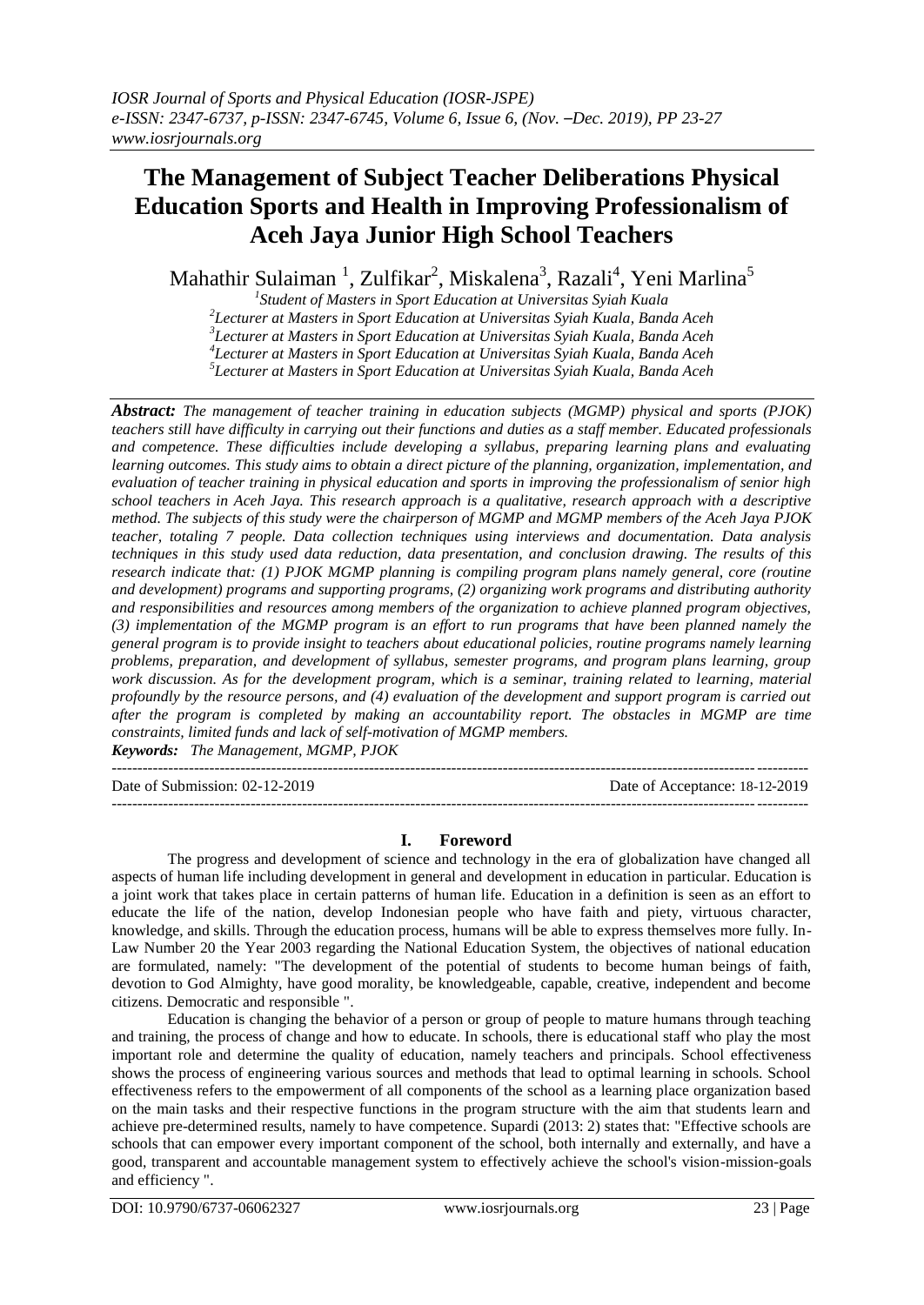The success of school education is largely determined by the success of the school principal in managing the education staff available at school. The school principal is one of the educational components that influence on improving the performance of health physical education (*PJOK)* teachers. The principal is a functional teacher who is given the task to lead a school, where the teaching and learning process takes place or where interaction occurs between the teacher giving the lesson and the student receiving the lesson. The principal's performance is strongly influenced by ability and motivation. The low performance of school principals will impact on the quality of student graduation, which in turn also affects the achievement of educational goals. Therefore, seeing that there are still many principals who have not been able to manage school planning properly.

School management implies the optimization of resources or management and control. Optimization of resources regarding school empowerment is the most appropriate alternative to creating an independent and high-ranking school. School management is an activity that has a high philosophical value, it must be able to achieve school goals effectively and efficiently. A quality education process if all components of education are seen in education itself. Factors in the education process are various inputs, such as teaching materials, methodologies, school facilities, administrative support, and other resources as well as creating a conducive atmosphere. Management comes from the word *to manage* which means to manage. Management is carried out to utilize the resources owned in an integrated and coordinated way to achieve school goals.

Rohiat (2010: 14) states that: "Management is a tool to manage the resources owned effectively and efficiently to achieve goals must be truly understood by the principal".

Management which is based on the expertise of *PJOK* teachers reaches a professional manager and professionals are required by a code of ethics so that the term management is seen as a profession. Efforts to create a conducive and pleasant school atmosphere are the responsibility of PJOK teachers to learn together with fellow *PJOK* teachers, indicating that it is important to increase teacher competency through *MGMP*. (Subject Teachers' Deliberation) is a forum for the meeting of *PJOK* subject teachers in schools, this institution is nonstructural but has a tiered structure, starting from the Provincial, Regency / City, District, to the school level.

*MGMP* aims to broaden the insight and knowledge of *PJOK* teachers in various ways, especially the mastery of the substance of learning material, preparation of syllabi, preparation of learning materials, learning strategies/methods, maximizing the use of learning facilities/infrastructure, and utilizing learning resources. Through *MGMP PJOK* teachers can improve their professionalism and teacher competence by discussing and practicing the preparation of annual programs (*PROTA),* semester programs *(PROSEM),* analysis of subject matter, teaching unit programs, learning methods, evaluation tools, teaching materials, making and utilizing teaching media can also be reviewed in this forum, as well as various problems that occur in the learning process can also be addressed through this forum. *MGMP* as a place to improve the competence of PJOK teachers needs to be managed by a professional board. Professional management is management who knows and practices management principles of *MGMP PJOK.*

In increasing the work competence of *PJOK* teachers, it requires the existence of teacher responsibility, discipline in the task, and work motivation for the task. In this case, there is already a concept that professional teachers who work carry out the functions and objectives of schools that have the competence so that *PJOK*  teachers can carry out their duties properly. The role of a *PJOK* teacher in delivering educational goals is demanded to have professional competence according to Sukmadinata Fathurrahman and Suryana, (2012: 12) that: "The work of *PJOK* teachers is professional, the implication is that every *PJOK* teacher must meet the requirements demanded by the profession and must work and behave professionally, it certainly must be in line with the role of teachers, especially in schools as professional educational institutions ".

Professionalism comes from the word profession, which is a field of work that a teacher wants or will pursue. A profession is also interpreted as a certain position or occupation obtained from academic education. *PJOK* teachers as educators are responsible for passing on values and norms to the younger generation so that the process of inheriting values occurs, through the education process it is hoped that new values will be created. The primary responsibility of *PJOK* teachers is how to condition a pleasant learning environment to arouse the curiosity of all students so that interest and interest in learning grow. *PJOK* teachers are not only responsible for aspects of knowledge, but also for aspects of educating the personality, sportsmanship, and mentality of children. The low performance of *PJOK* teachers must be widely seen, so it is not fixed only on external factors, but must also be seen on internal factors. If the condition of such *PJOK* teacher performance and no coaching or improvement measures are carried out by the effective authority then the performance will remain low which ultimately contributes to the decline in the quality of education.

Quality education if internal customers (principals, teachers and school employees) develop, both physically and psychologically. The quality of education is relative because not everyone has the same size. However, if we refer to quality in general, according to Engkoswara and Komariah (2011: 305) that: "Quality education is an education in which all components have the terms and conditions desired by customers and lead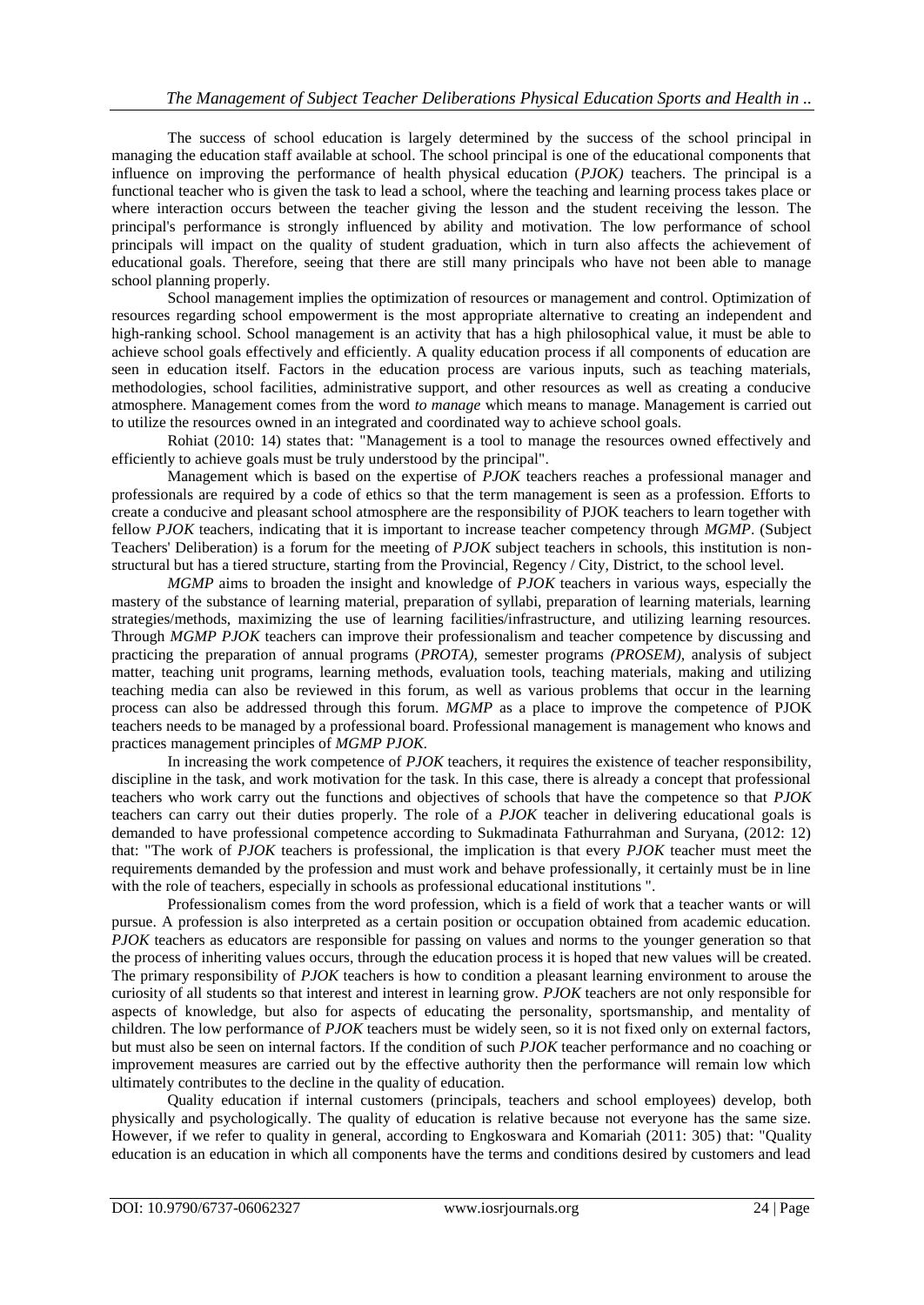to satisfaction. The quality of education is good if education can provide services that fit the needs of its customers ".

Initial findings in *MGMP SLTA,MGMP* management of *PJOK* teachers still have difficulties in carrying out their functions and duties as professional and competence educators. These difficulties include complicated in developing a syllabus, preparing learning plans and evaluating learning outcomes. This was recognized by the *PJOK* teacher who was a member of the MGMP of the school, which his difficulties were in developing a syllabus and formulating lesson plans with character. There are still many *PJOK* teachers who have not been able to develop learning methods that are creative, effective, and fun and there are still teachers who consider the profession only as a routine work routine, so they are less able to instill educational values for students. Also, other problems in the management of *PJOK* teacher *MGMP* are the low competence of educators and education personnel, as well as the lack of school facilities and infrastructure, and the welfare of *PJOK* teachers.

## **II. Method**

The approach used in this research is a qualitative approach with descriptive methods. Descriptive research is a basic form of research. Intended to explains or describe the phenomena that exist, either natural phenomena or human engineering. This study also examines the forms of activities, characteristics, changes, relationships, similarities and differences with other phenomena. Descriptive research in the field of education and teaching is quite important, describing the phenomenon of education, learning, and curriculum implementation at various types, levels, and educational units. Sukmadinata (2012: 54) states that: "Descriptive research is a research method aimed at describing the phenomena that exist, which took place at present or in the past".

This study does not make manipulations or changes to the independent variables but describes a condition as is. The only element of manipulation or treatment is given is the research itself, which is carried out through observation, interviews, and documentation studies. Descriptive research does not stop at data collection, organizing, analysis, and interpretation withdrawal, but proceed with comparison, looking for similarities and causal relationships in various ways. The use of qualitative research methods is often called naturalistic research methods because research is done on natural conditions (*natural setting*). Qualitative methods are used to get in-depth data and contain true meaning. Concerning qualitative research, Sugiyono (2013: 1) argues that:

Qualitative research methods are research methods used to examine natural object conditions, (as opposed to experiments) where researchers are key instruments, data collection techniques are triangulated (combined), data analysis is inductive, and qualitative research results emphasize more meaning rather than generalization. The qualitative method is used to get in-depth data, data that contains meaning. Meaning is actual data, definite data which is a value behind visible data. Therefore in qualitative research, it does not emphasize generalization but rather emphasizes meaning. Generalization in qualitative research is called *transferability,* meaning that the results of the study can be used elsewhere, when the place has characteristics that are not much different.

#### **III. Discussion**

In this discussion, several findings will be presented on the results of research in the field and relating to the research that the author is researching, namely: regarding the planning, implementation, and evaluation of *PJOK MGMP* in Aceh Jaya district.

## **1. Planning of PJOK Subject Teachers' Consultation**

Planning has an important and fundamental role which is used to select goals and determine the scope of their achievement. Program planning is the core of *MGMP* planning. *MGMP* aims to improve teacher professional competence. Matters that must be considered in planning *MGMP* programs must consider the source of funding and the needs of teachers.

Based on the Directorate General of Education and Education Personnel (2010: 16) states that the *MGMP* activity program refers to the four teacher competencies, namely pedagogical, professional, and social and personality competencies. The program structure consists of 1) general programs aimed at providing insights to teachers about educational policies, 2) core programs which are the main programs to improve teacher professionalism. The core program is divided into routine and support programs. Routine program in the form of a compilation of lesson plans, syllabus, discussing exam questions, making questions and compiling questions, training in making instructional media. Activities in the development program include the writing of scientific papers. 3) Supporting programs, namely programs that contain activities to increase the knowledge and skills of *PJOK* teachers in the form of training in the use of technology, information, and communication *(ICT).*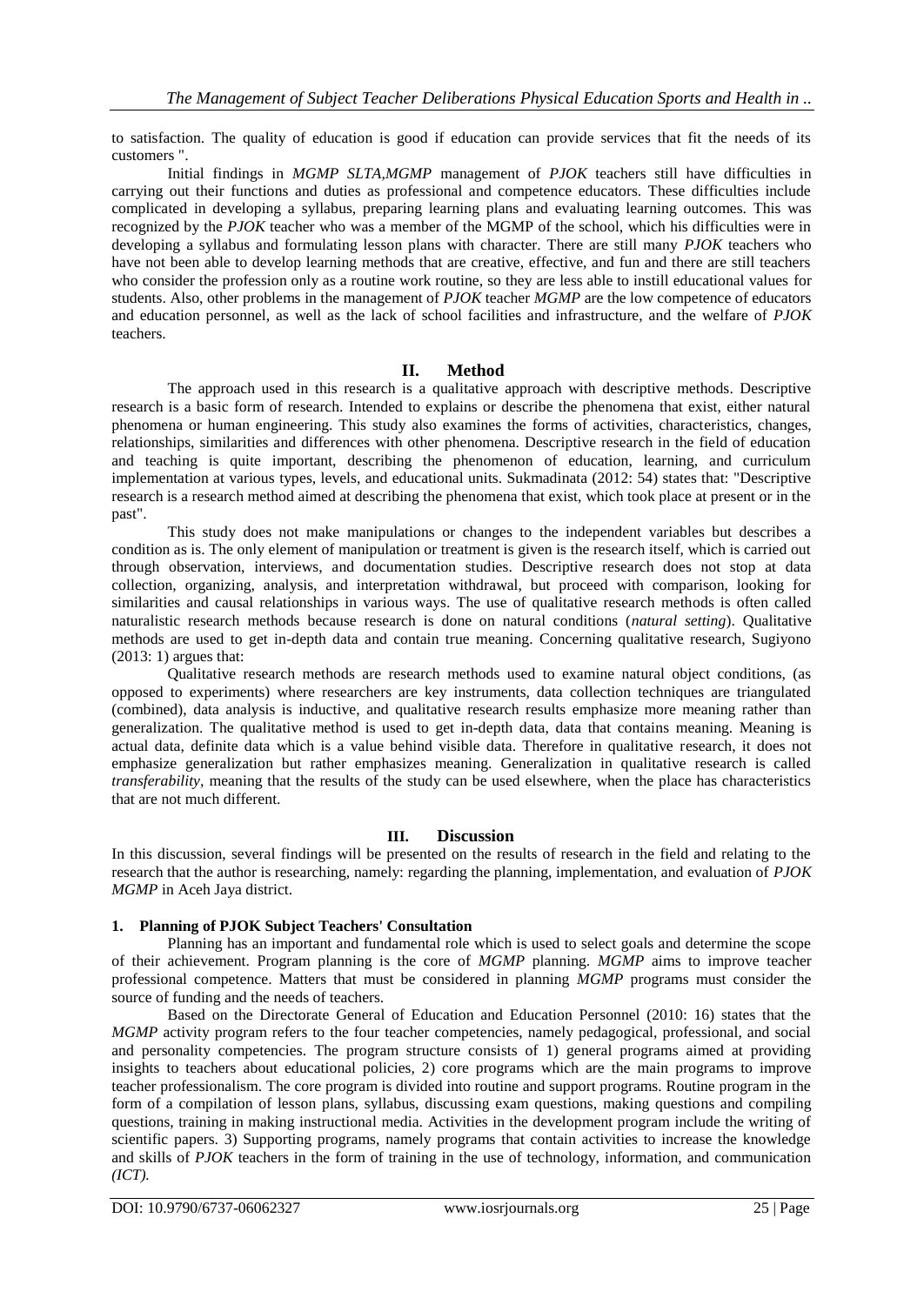Preparation of program planning is followed by a compilation of program structure, schedule of activities, details of activities. Planning can be interpreted as striving for the use of organizational resources. Nanang Fattah (2001: 49) explains that in planning there are three activities namely 1) the formulation of activities that have been achieved, 2) the selection of programs to achieve the objectives, 3) identification of the mobilization of limited resources. The resources contained in the *MGMP* organization are management, resource persons, infrastructure facilities and funds. Based on the results it is known that planning in the *PJOK MGMP* program is guided by an analysis of the needs and sources of available funds. The source of funds comes from *PPMG* and local government assistance, the funds are not owned every year, which results in the program not being implemented. The program in *MGMP* has been planned since the beginning of the new school year is a type of routine program. Other programs that aim to improve teacher professionalism cannot be planned if there is no availability of funds at the *MGMP* level, this is an obstacle often encountered in *MGMP* organizations.

## **2. Organizing Deliberation of PJOK Subject Teachers**

Organizing is a process of organizing, allocating and distributing work and authority, and resources among members of the organization to achieve an organization's program objectives. The organizing steps can be described as follows: determining what tasks must be done to achieve the goals of the organization's program, dividing the workload to groups or individual *MGMP* members.

## **3. Implementation of PJOK Subject Teachers' Consultation**

The *MGMP* activity after planning is implementing a program. Implementation is a concrete step in the core activities of the *MGMP* program implementation. This stage is the most important because in the implementation it must be able to manage a limited number of resources to achieve the goals that have been set. Implementation activities can be in the form of general program implementation, namely, giving insight to teachers about policy policies by resource persons regarding related material. Core program (routine) that is, the activities carried out every week take place in SMA Negeri 1 Calang. As for the routine activity, discussing the problems that *PJOK* teachers usually face at school such as, how to make correct lesson plans, discussing exam questions, discussing when implementing events like *O2SN*. Whereas in the supporting activity program, which is a seminar, training on *PJOK* material, such as the *MGMPPJOK*, was conducted several years ago. These programs can be implemented following the resources owned by *MGMP.* Another thing to consider is the aim of *MGMP* to improve teacher professionalism. A resource person is a person who has more knowledge of something being discussed, the task of the resource person is to provide input or views on a matter discussed to find solutions to the problems faced. While for supporting program activities in the form of *ICT* training as an effort to improve teacher professionalism can be achieved.

## **4. Evaluation of PJOK Subject Teacher's Deliberations**

Evaluation is the process of presenting information about the activities that have been conducted compared to planning that has been carried out systematically in the form of accountability reports. The accountability report is made and submitted to all members and to the funders. According to Zainal Arifin (2004: 4) states that 1) evaluation is a process not a product result, 2) the purpose of the evaluation is to determine the quality of an acceptable value and meaning, 3) the evaluation process must have considerations that determine the value and meaning / the meaning of something being evaluated, 4) giving consideration of value and meaning must be based on certain criteria.

From the results of the study it can be seen that the implementation of the evaluation for support and development programs is carried out after the activity. The form of evaluation is the meeting of members and management by way of accountability report. The reason for the evaluation is as a material consideration to see the obstacles that occur. These constraints can be a matter of time or discipline of members present, funding, and lack of self-motivation to play an active role in participating in activities undertaken by the teacher's deliberations in physical sports and health education subjects.

# **IV. Conclusion**

Based on the results of research and discussion that researchers obtained by conducting interviews with physical and sports physical education teachers who are in the Aceh Jaya Regency government environment, it can be concluded that physical and physical education teachers who are members of the Aceh Jaya District Subject Teachers (*MGMP*) meetings have already understand and carry out the management of deliberations of subject teachers in accordance with their methods. The management is carried out by arranging planning programs for enhancing teacher professionalism, organizing programs and administrators, implementing programs and evaluating programs in teacher training in physical sports and health.